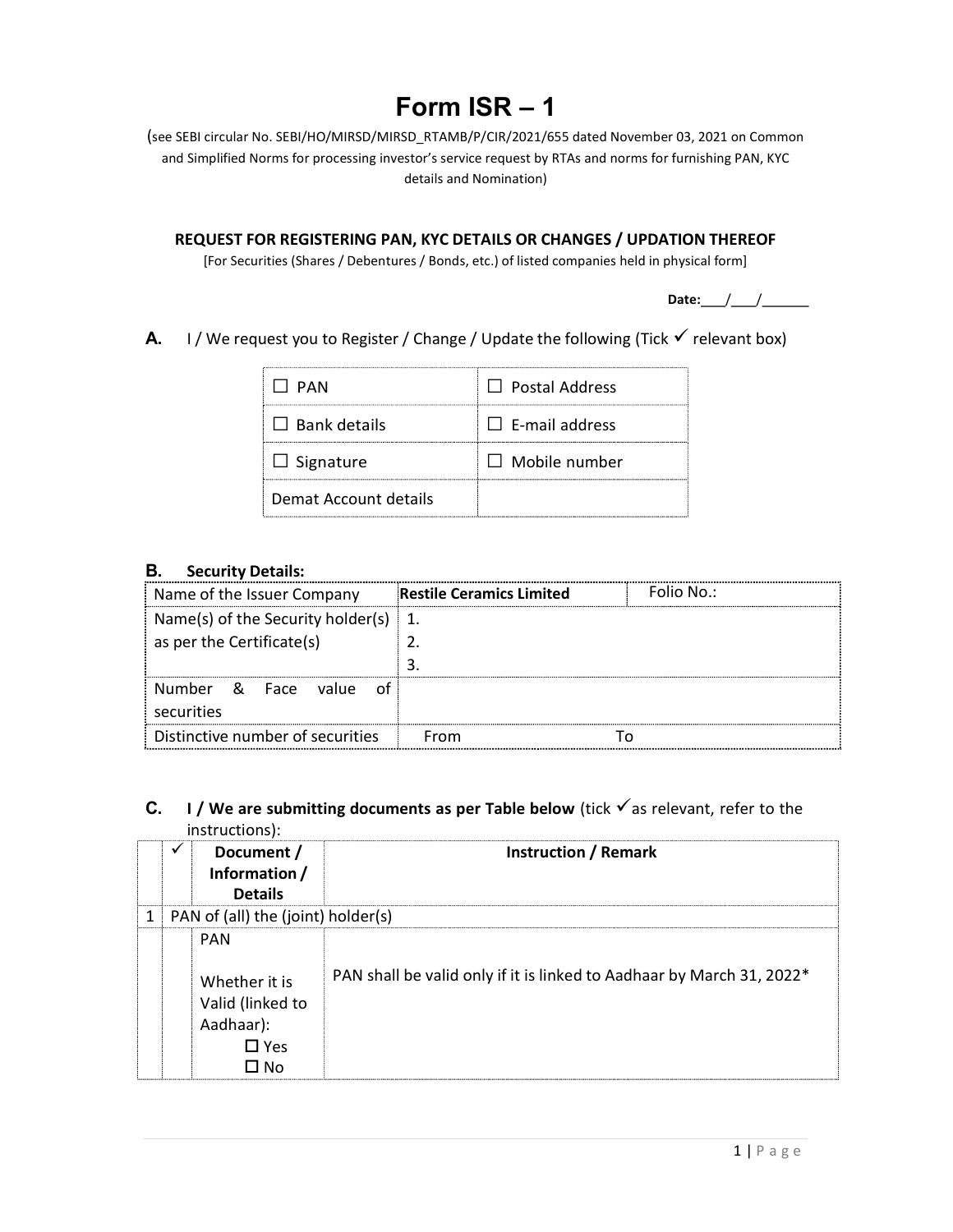| $\overline{2}$ | Demat Account                 |                                                                                                                                                                                                                                                                                                                                                                                                                                                          |
|----------------|-------------------------------|----------------------------------------------------------------------------------------------------------------------------------------------------------------------------------------------------------------------------------------------------------------------------------------------------------------------------------------------------------------------------------------------------------------------------------------------------------|
|                | Number                        | Also provide Client Master List (CML) of your Demat Account,                                                                                                                                                                                                                                                                                                                                                                                             |
|                |                               | provided by the Depository Participant.                                                                                                                                                                                                                                                                                                                                                                                                                  |
| 3              | Proof<br>of<br>Address of the | Provide any one of the documents, only if there is change in the<br>address;                                                                                                                                                                                                                                                                                                                                                                             |
|                | first holder                  | • Client Master List (CML) of your Demat Account, provided by the<br><b>Depository Participant</b>                                                                                                                                                                                                                                                                                                                                                       |
|                |                               | · Valid Passport/ Ration Card/ Registered Lease or Sale Agreement of<br>Residence / Driving License / Flat Maintenance bill.<br>. Utility bills like Telephone Bill (only land line), Electricity bill or Gas<br>bill - Not more than 3 months old.                                                                                                                                                                                                      |
|                |                               | . Identity card / document with address, issued by any of the<br>following: Central/State Government and its<br>Departments,<br>Statutory / Regulatory Authorities, Public Sector Undertakings,<br>Scheduled Commercial Banks, Public Financial Institutions.<br>• For FII / sub account, Power of Attorney given by FII / sub-account                                                                                                                   |
|                |                               | to the Custodians (which are duly notarized and / or apostilled or<br>consularised) that gives the registered address should be taken.<br>• The proof of address in the name of the spouse                                                                                                                                                                                                                                                               |
| 4              | <b>Bank details</b>           | Provide the copy of the bank statement with details of bank name,<br>branch, account number and IFS Code or copy of cheque leaf.<br>Alternatively, Bank details available in the CML will be updated in the<br>folio.                                                                                                                                                                                                                                    |
| 5              | E-mail address                | Alternatively the e-mail address available in the CML will be updated<br>in the folio                                                                                                                                                                                                                                                                                                                                                                    |
| 6              | Mobile                        |                                                                                                                                                                                                                                                                                                                                                                                                                                                          |
|                |                               | Alternatively the mobile number available in the CML will be updated<br>in the folio                                                                                                                                                                                                                                                                                                                                                                     |
| 7              | Specimen<br>Signature         | . Provide banker's attestation of the signature of the holder(s) as per<br><b>ISR</b><br><b>SEBI</b><br>circular<br>Form<br>in<br>SEBI/HO/MIRSD/MIRSD RTAMB/P/CIR/2021/655 dated November<br>03, 2021) and<br>· Original cancelled cheque                                                                                                                                                                                                                |
| 8              | Nomination**                  | . Providing Nomination: Please submit the duly filled up Nomination<br>Form (SH-13) or 'Declaration to Opt out of Nomination' as per Form<br>in<br><b>SEBI</b><br>circular<br>$ISR-3,$<br>SEBI/HO/MIRSD/MIRSD RTAMB/P/CIR/2021/655 dated November<br>03, 2021<br>. Change in Existing Nomination: Please use Form SH-14 in SEBI<br>circular SEBI/HO/MIRSD/MIRSD RTAMB/P/CIR/2021/655<br>• Cancellation of Existing Nomination: Please use Form SH-14 and |
|                |                               | Form $ISR - 3$<br>may ho concified by the CPDT                                                                                                                                                                                                                                                                                                                                                                                                           |

or any date as may be specified by the CBDT

\*\* Nomination (Form SH-13 or SH-14) / 'Declaration to Opt-Out of nomination' (Form ISR – 3), has to furnished by the holder(s) separately for each listed company.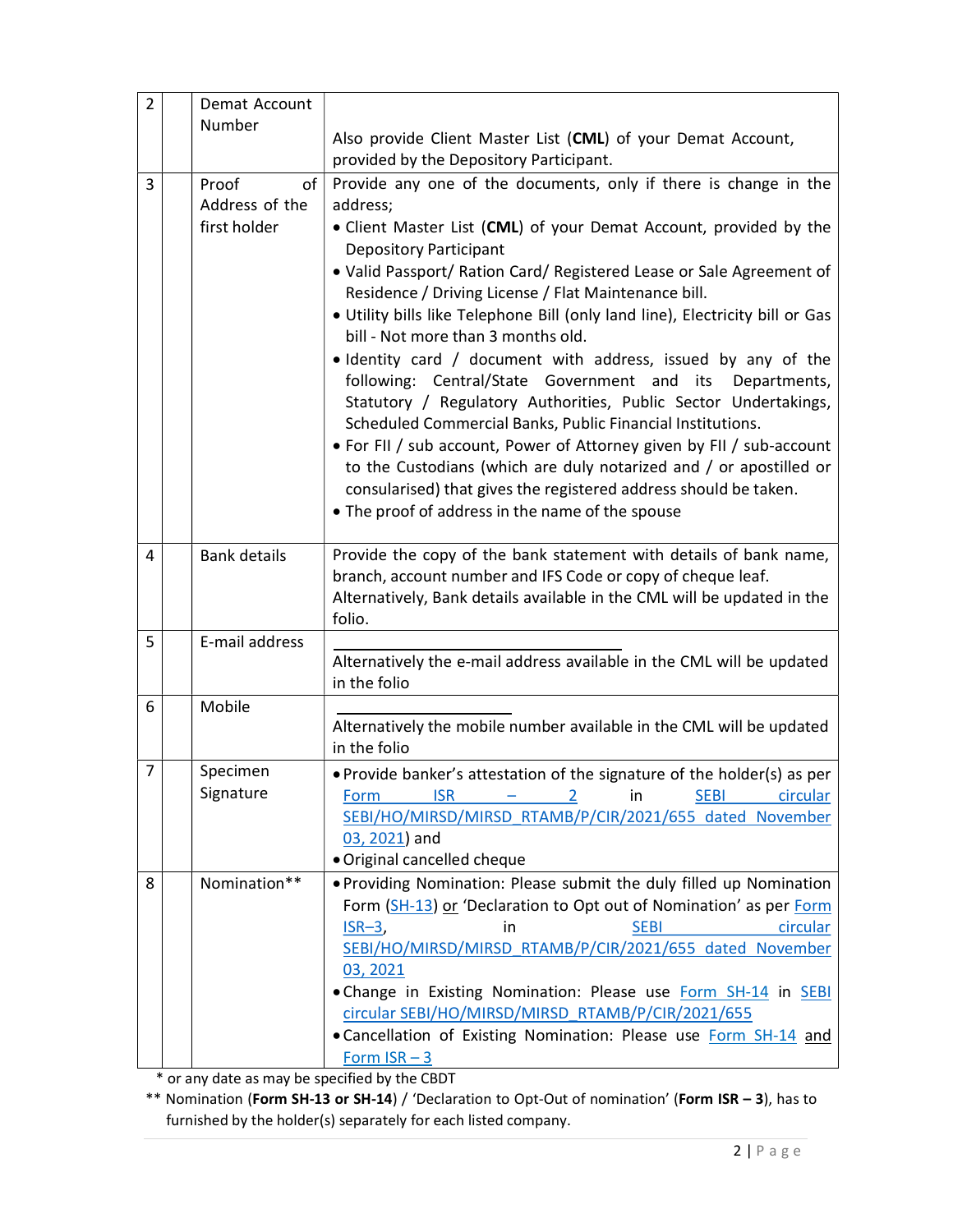## Mode of submission of documents to the RTA

Please use any one of the following mode;

- 1. In Person Verification (IPV): by producing the originals to the authorized person of the RTA, who will retain copy(ies) of the document(s)
- 2. In hard copy: by furnishing self-attested photocopy(ies) of the relevant document, with date
- 3. Through e-mail address already registered with the RTA, with e-sign of scanned copies of documents
- 4. Service portal of the RTA with e-sign with scanned copies of documents, if the RTA is providing such facility

Note

- It is mandatory for holders of physical securities in listed company to furnish PAN, full KYC details (address proof, bank details, e-mail address, mobile number) and Nomination (for all the eligible folios).
- Upon receipt or up-dation of bank details, the RTA automatically, pay electronically, all the moneys of / payments to the holder that were previous unclaimed / unsuccessful.
- RTA shall update the folio with PAN, KYC details and Nominee, within seven working days of its receipt. However, cancellation of nomination, shall take effect from the date on which this intimation is received by the company / RTA.
- RTA shall not insist on Affidavits or Attestation / Notarization or indemnity for registering / up-dating / changing PAN, KYC details and Nomination.

Authorization: I / We authorise you (RTA) to update the above PAN and KYC details in my / our folio (s) , , in which I / We are the holder(s) (strike off what is not applicable).

|                     | Holder 1 | Holder 2 | Holder 3 |
|---------------------|----------|----------|----------|
| Signature           |          |          |          |
| Name                |          |          |          |
| Full postal address |          |          |          |
| PIN                 |          |          |          |

Declaration: All the above facts stated are true and correct.

(Page 4 is for information to investors; print out of the same is not needed.)